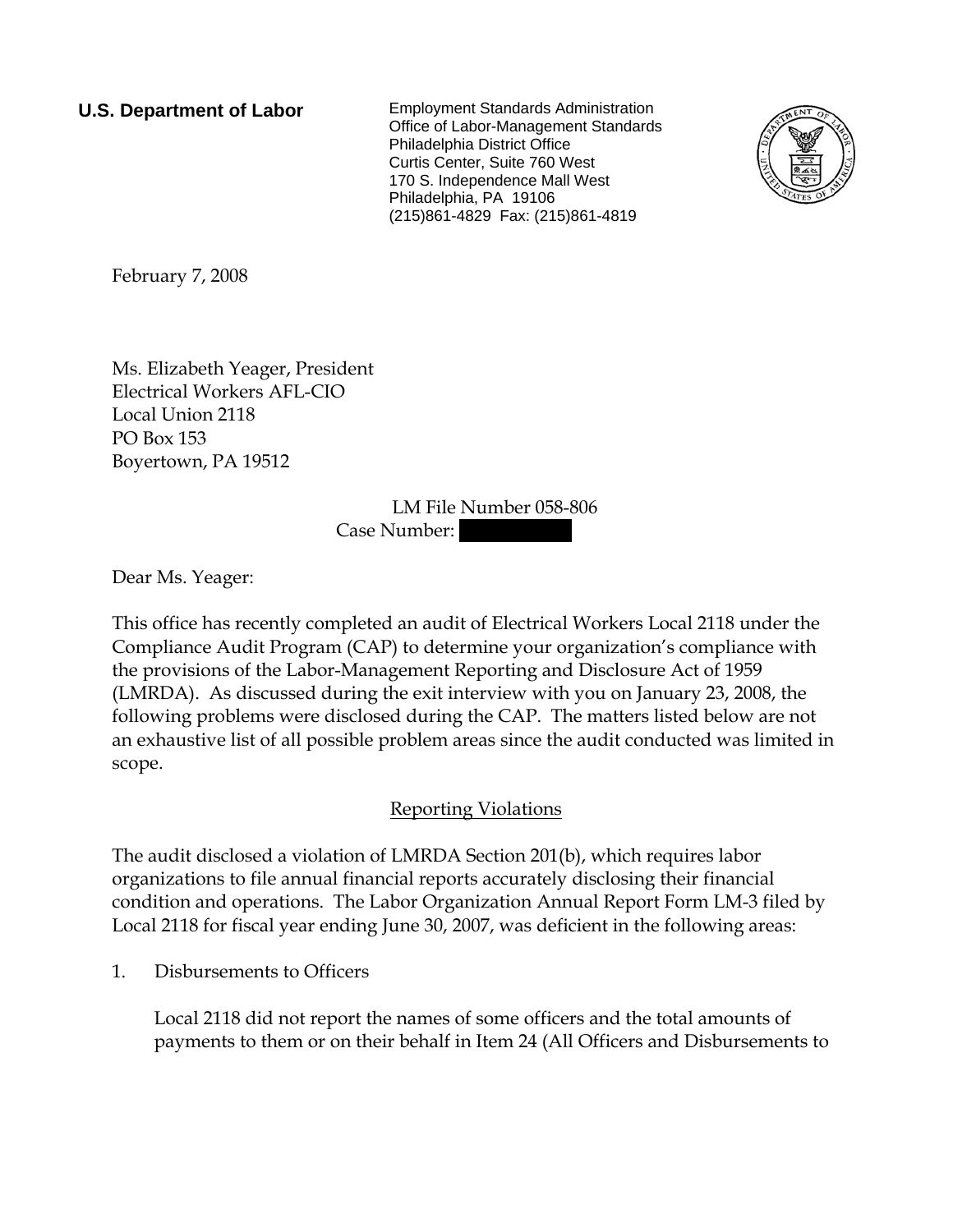Ms. Elizabeth Yeager February 7, 2008 Page 2 of 3

Officers). The union must report in Item 24 all persons who held office during the year, regardless of whether they received any payments from the union.

The union must report most direct disbursements to Local 2118 officers and some indirect disbursements made on behalf of its officers in Item 24. A "direct disbursement" to an officer is a payment made to an officer in the form of cash, property, goods, services, or other things of value. See the instructions for Item 24 for a discussion of certain direct disbursements to officers that do not have to be reported in Item 24. An "indirect disbursement" to an officer is a payment to another party (including a credit card company) for cash, property, goods, services, or other things of value received by or on behalf of an officer. However, indirect disbursements for temporary lodging (such as a union check issued to a hotel) or for transportation by a public carrier (such as an airline) for an officer traveling on union business should be reported in Item 48 (Office and Administrative Expense).

## 2. Fixed Assets

It appears that the union incorrectly reported fixed assets for the fiscal year in Item 42. The book value at the start and end of the reporting period of all fixed assets should be reported in Item 29, not Item 42. The union reported fixed assets in Item 29 and also in Item 42

Even though the union erroneously reported fixed assets in Item 42, the cash figures reported in Item 25 are the cash figures according to the union's books after reconciliation to the bank statements. The union reported the correct cash figure in Item 25, because the union used the total amount recorded in Item 31(A) when determining the correct figures reported for total receipts and total disbursements for the reporting year. In the future, please determine the cash at the end of the period Item 25(B), by adding Item 25(A) to Item 44 then subtracting Item 55 from that total. This figure should be the correct figure for Item 25(B), which should match the cash figure according to the union's books after reconciliation to the bank statements. See the instructions for Item 25, Item 31, Item 42, and Item 55 for more information concerning this matter.

3. Failure to File Bylaws

The audit disclosed a violation of LMRDA Section 201(a), which requires that a union submit a copy of its revised constitution and bylaws with its LM report